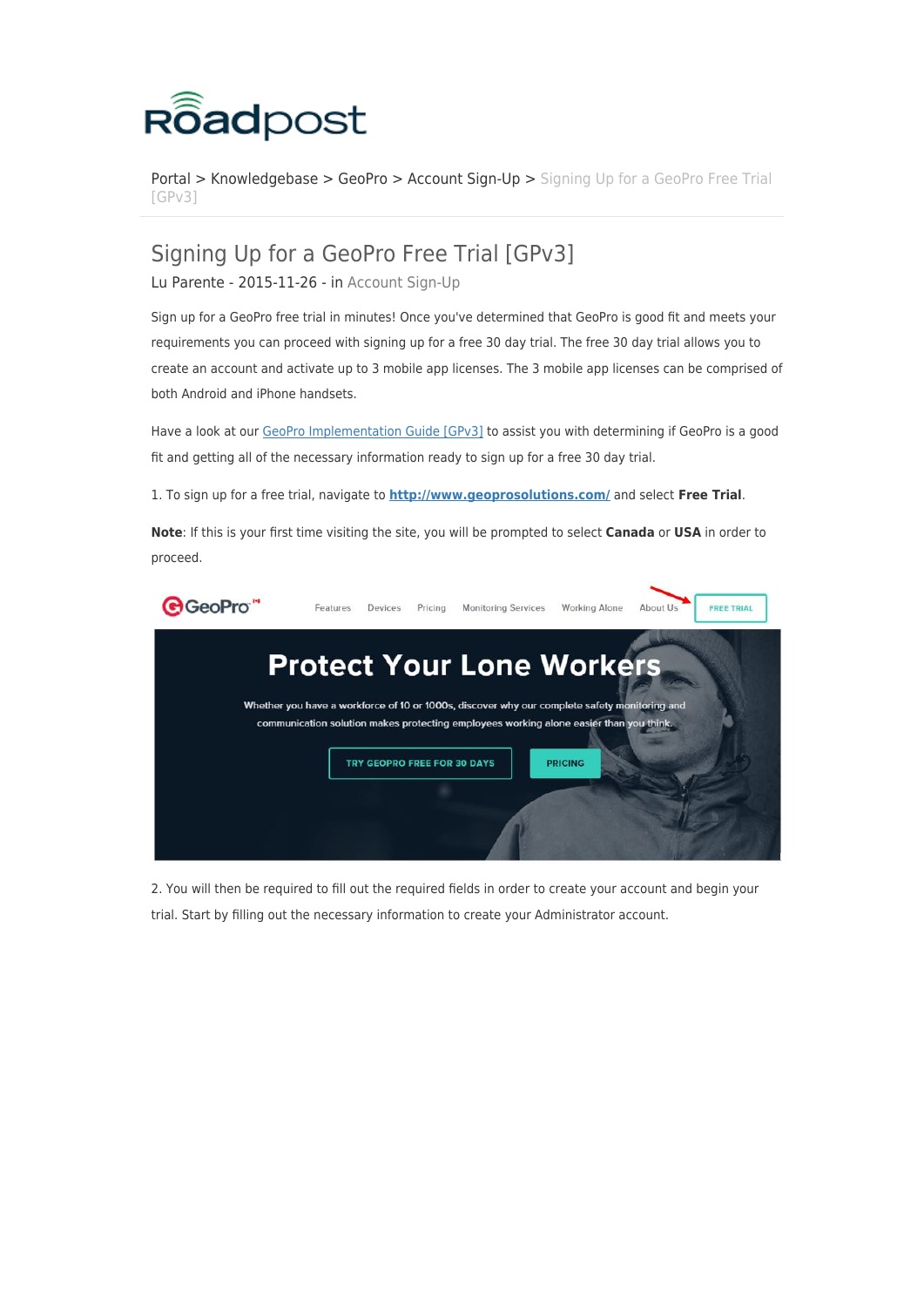# Sign up for GeoPro in minutes!

### CREATE YOUR GEOPRO ADMINISTRATOR ACCOUNT:

| First Name*            | E)                      |
|------------------------|-------------------------|
| Last Name *            | Please enter first name |
| Account Phone Number * |                         |
| Email *                |                         |
|                        |                         |
| Retype Email *         |                         |
| Company/Account Name*  |                         |
| Password *             | ⊛                       |
| Confirm Password *     | ⊕                       |

Next, enter you billing address information.

#### **BILLING ADDRESS INFORMATION**

| Address*          |                                         |
|-------------------|-----------------------------------------|
|                   |                                         |
| City *            |                                         |
| State/Province *  | Please select region, state or province |
| Zip/Postal Code * |                                         |
| Country *         | Canada                                  |